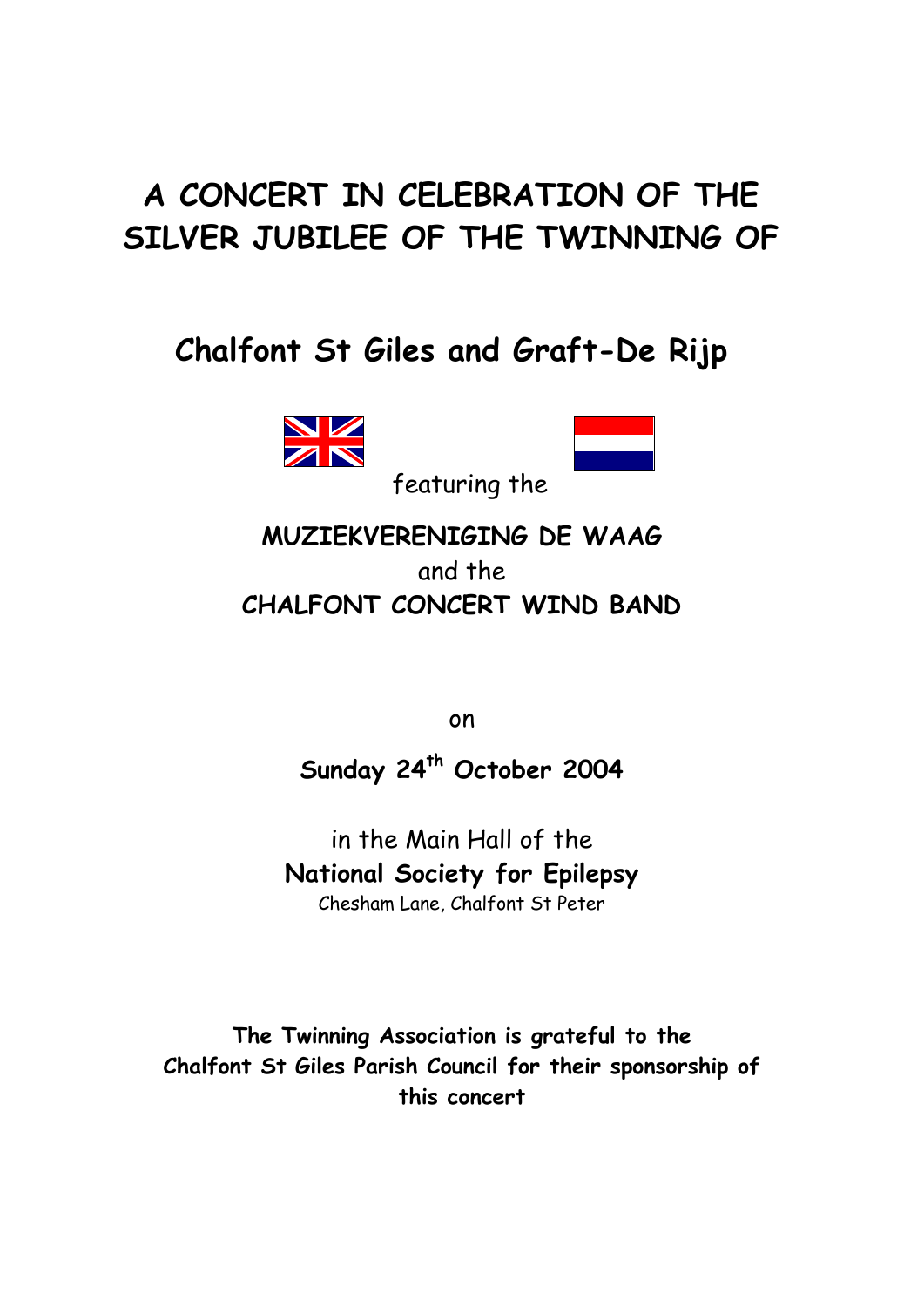#### **CHALFONT CONCERT WIND BAND President: Derek Wilson**

**Conductor: Cliff Rowley**

**Barnard Castle Goff Richards** 

Duke Ellington in Concert **arr. Paul Murtha** 

A Medley including: Take the "A" Train, Don't Get Around Much Anymore, Mood Indigo, Caravan, It Don't Mean A Thing

**Eine Kleine Yiddishe Ragmusik Adam Gorb** 

**Selections from Grease Lyric & Music by Warren Casey & Jim Jacobs arr.Ted Ricketts**

A medley including: Summer Nights, Greased Lightnin', Beauty School Dropout, Born to Hand Jive, We Go Together

**A Moorside Suite Gustav Holst** 

**arr. Denis Wright**

i. Scherzo Allegro ii. Nocturne Adagio

iii March Allegro

## **INTERVAL**

**During this break of about 45 minutes there will be refreshments and sale of Raffle tickets**